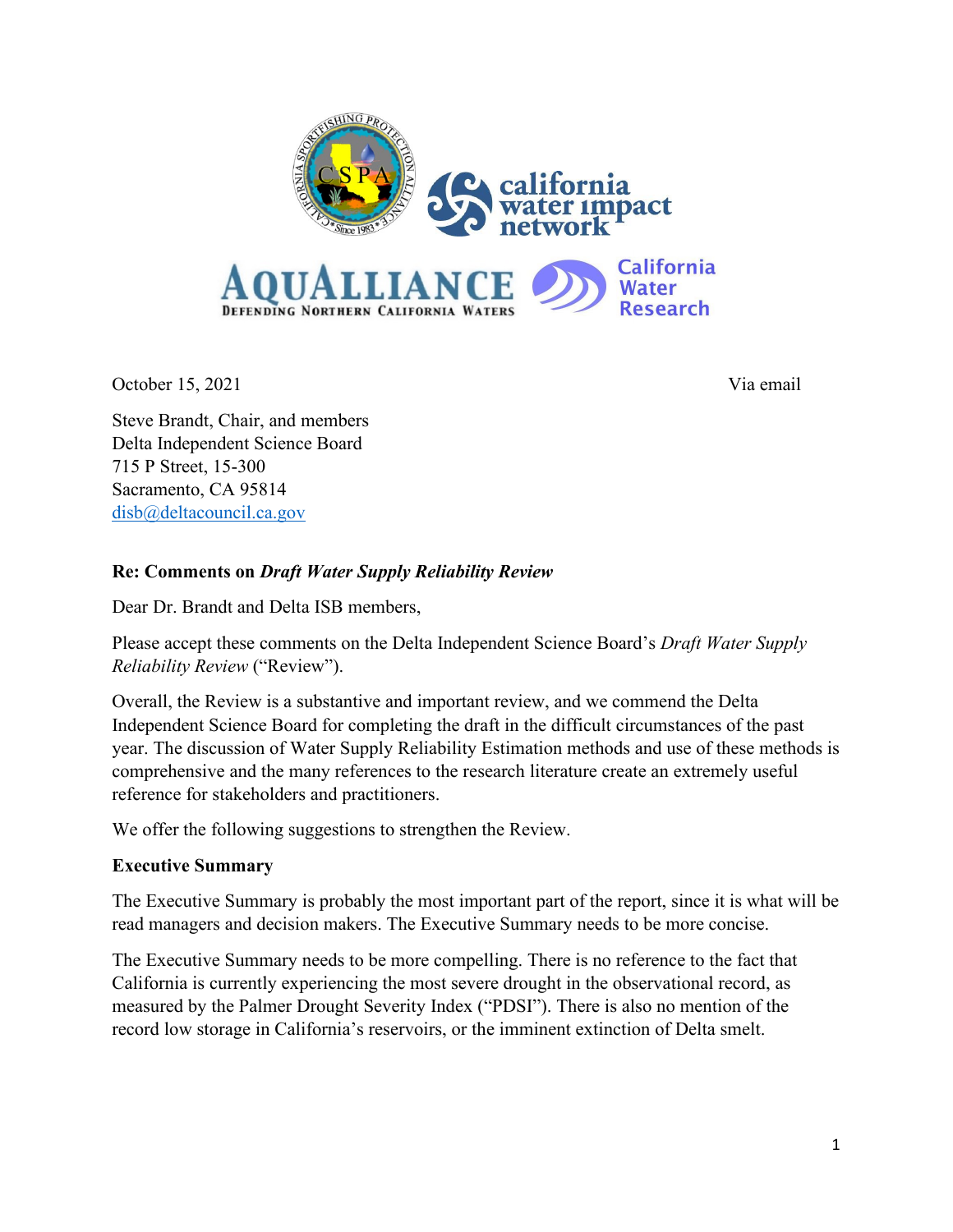We urge the authors to follow the recommendation of Bradshaw et.al.,  $^1$  $^1$  who stated:

"It is therefore incumbent on experts in any discipline that deals with the future of the biosphere and human well-being to eschew reticence, avoid sugar-coating the overwhelming challenges ahead and 'tell it like it is.'"

In general, the readability and understandability of the Review would be strengthened by a few more graphs relating concepts discussed in the report to the current drought. One example would be a graph from NOAA showing the overall trend in PDSI. $^2$  $^2$ 



The Executive Summary states,

Environmental concerns, particularly the desire to maintain aquatic habitat, adds a new type of reliability assessment relative to past efforts. Both water quantity and quality (e.g., salinity and temperature) will determine the ability of species to survive and reproduce. Technical and management issues include increasing the breadth and realism of aspects of water management portfolios (multiple water sources, operations, and demand management) in water supply reliability modeling.

Environmental concerns are more than just concerns, or a "desire." The discussion needs to explicitly consider the Delta Reform Act mandate that "[t]he longstanding constitutional principle of reasonable use and the public trust doctrine shall be the foundation of state water management policy and are particularly important and applicable to the Delta." (Wat. Code § 85023.)

<span id="page-1-0"></span><sup>1</sup> Bradshaw C., Ehrlich P. R., Beattie A., Ceballos G., Crist E., Diamond J, Dirzo R., Ehrlich A., Harte J., Harte M. E., Pyke G., Raven P. H., Ripple W. J., Saltré F., Turnbull C., Wackernagel M., Blumstein D. T.: Underestimating the Challenges of Avoiding a Ghastly Future, Frontiers in Conservation Science. Vol. 1, 2021. [https://www.frontiersin.org/article/10.3389/fcosc.2020.615419.](https://www.frontiersin.org/article/10.3389/fcosc.2020.615419)

<span id="page-1-1"></span><sup>2</sup> Swain D., October 13, 2021. [https://twitter.com/Weather\\_West/status/1448393544993951744?s=20.](https://twitter.com/Weather_West/status/1448393544993951744?s=20)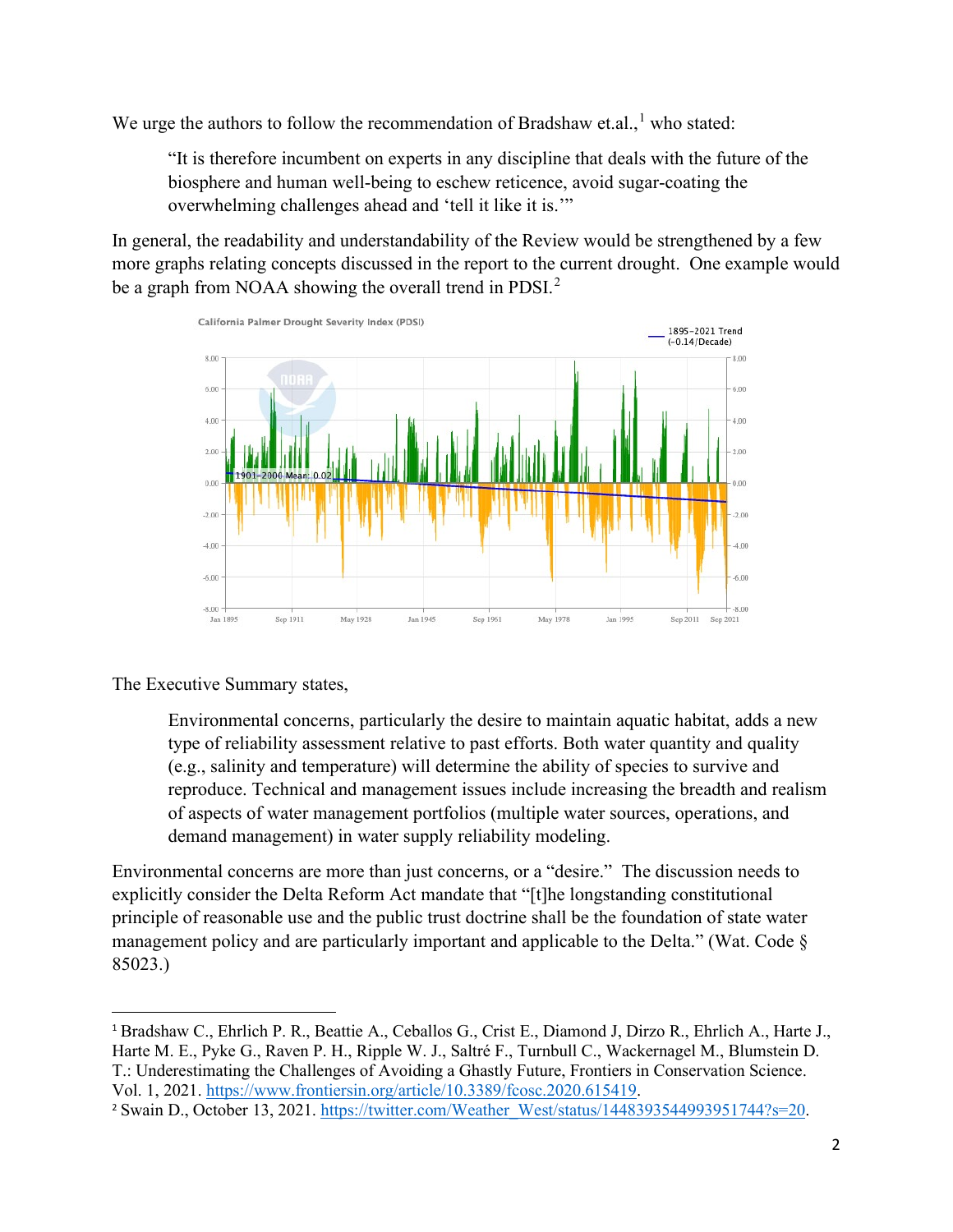The final sentence in the Executive summary states, "methods currently in use can make reliability results hard to employ in public and agency deliberations and may be insufficient for managing increasing uncertainty of climate." We believe this recommendation can and should be strengthened.

## **Black Swan Events**

The discussion of the challenges of high-impact, low probability (black swan) events on p. 16 needs to reference the recent paper by Robinson et. al., Increasing heat and rainfall extremes now far outside the historical climate. $3$ 

The commentary that "Decision makers need to be prepared to consider a wide range of expected and novel extreme events using both probabilistic and robust sensitivity analyses" should be strengthened. Such analyses are critically important, given recent extreme events.

## **Water Supply Reliability Analysis**

The discussion of challenges for water management on p. 18 mentions the Central Valley Project Improvement Act, but in fact, the Central Valley Project Improvement Act has had little impact on the yield of the Central Valley Project. See Appendix A to these comments. The discussion of challenges for water management is also incomplete without a mention of upstream water supply issues. In particular, the State Water Resources Control Board assumed in Decision 1275 that flows on the Sacramento River would be augmented by 900,000 acre-feet per year. The assumption of this water supply in State Water Project contracts had a major impact on reliability of State Water Project deliveries. See Appendix B to these comments. Maturity of water rights in the areas of origin is also affecting the yield of the State Water Project and Central Valley Project. See Appendix B.

# **Climate Change**

The discussion of sea level rise on p. 34 mentions a projection of 50 cm of sea level rise by 2050  $({\sim} 20$  in.) It would be appropriate to include a range of future projections to convey current uncertainty, as well as providing a source reference. The discussion might also mention that not one of the 165 simulations of the ensemble of projections for mass loss from the Greenland Ice Sheet reproduces mass loss as severe as observed for the last two decades An important preprint by scientists studying ice sheet dynamics states that "analysis of a recent effort to project Greenland's contribution to future sea-level suggests that few models reproduce historical mass loss accurately, and that they appear much too confident in the spread of predicted outcomes." See Aschwanden, A. et. al., 2021 and graph on the following page.<sup>[4](#page-2-1)</sup>

<span id="page-2-0"></span><sup>&</sup>lt;sup>3</sup> Robinson, A., Lehmann, J., Barriopedro, D., Rahmstorf, S., Coumou, D. (2021): Increasing heat and rainfall extremes now far outside the historical climate. npj climate and atmospheric science [doi: 10.1038/s41612-021-00202-w] [https://www.nature.com/articles/s41612-021-00202-w.](https://www.nature.com/articles/s41612-021-00202-w) 4

<span id="page-2-1"></span>Aschwanden, A., Bartholomaus, T. C., Brinkerhoff, D. J., and Truffer, M.: Brief communication: A roadmap towards credible projections of ice sheet contribution to sea-level, The Cryosphere Discuss. [preprint], https://doi.org/10.5194/tc-2021-175, in review, 2021. [https://tc.copernicus.org/preprints/tc-](https://tc.copernicus.org/preprints/tc-2021-175/)[2021-175/](https://tc.copernicus.org/preprints/tc-2021-175/)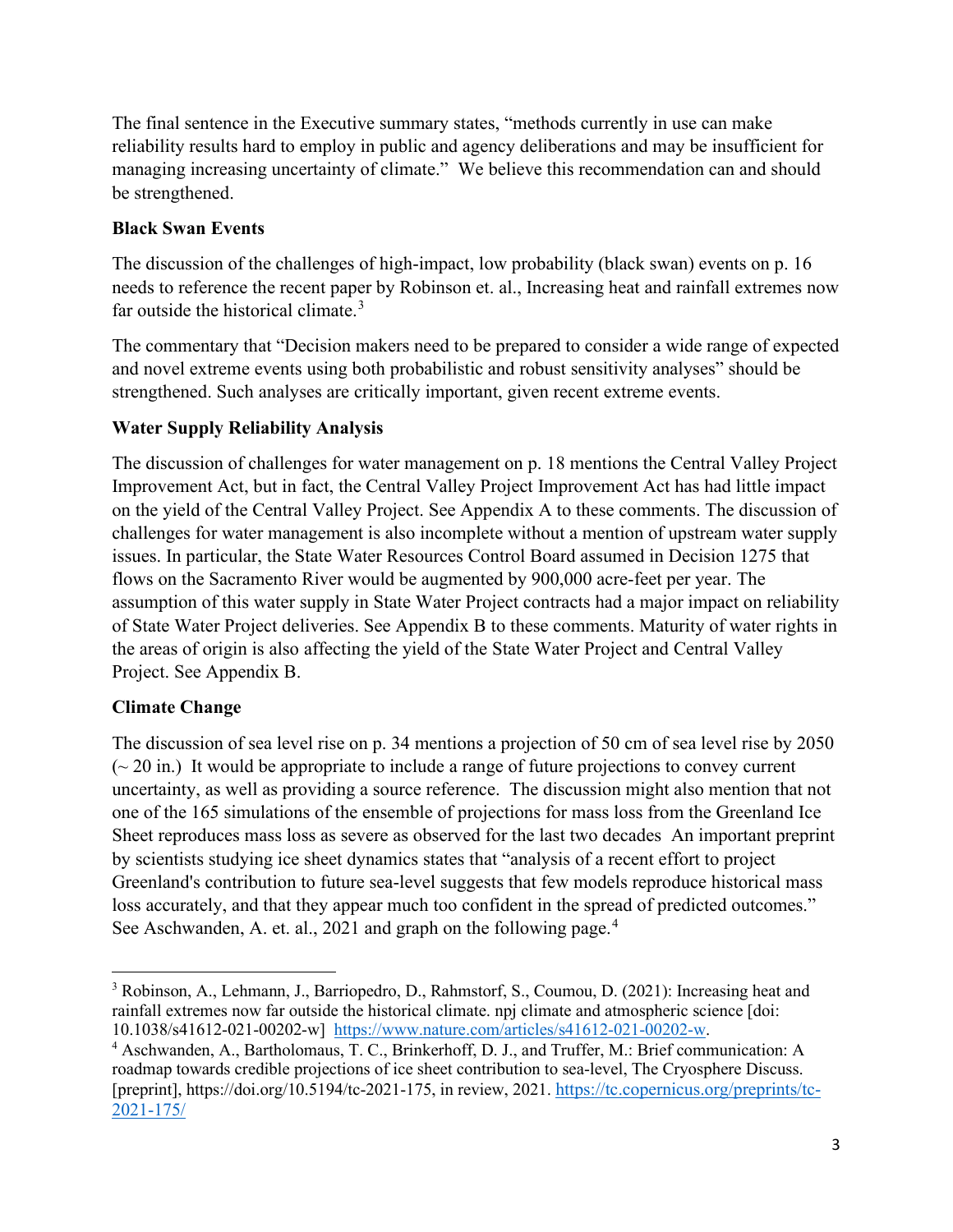

# **Ecological and Environmental Water Supply**

The discussion of Ecological and Environmental Water Supply on p. 36 omits any discussion of the dire situation with the state's aquatic ecosystems. In the 2012-2016 drought. The Water Board temporarily suspended at least 35 minimum instream flow standards. By August 2015, the Department of Fish and Wildlife reported that there had been 783 fish rescues in 52 different watersheds, comprising [5](#page-3-0)1 species, and more than  $264,000$  fish.<sup>5</sup> This was crisis management.

Water rights is *the* major process for management of ecological and environmental water supply needs, and the discussion is incomplete without a consideration of water right requirements. For example, the discussion mentions the coequal goals in the Delta Reform Act but does not consider the Delta Reform Act mandate that "[t]he longstanding constitutional principle of reasonable use and the public trust doctrine shall be the foundation of state water management policy and are particularly important and applicable to the Delta." (Wat. Code § 85023.)

The discussion mentions multiple-objective optimization methods, which are an important tool for adaptive management, but fails to consider the general failure, over the past 4 decades, to adopt adequate instream flow criteria. See Appendix C to these comments.

While the development of new multi-objective optimization methods is important research, the Review should not imply that protection of the public trust should wait for such tools to be developed. The landmark decision in *National Audubon Society v. Superior Court (1983) 33 Cal.3d 319, 446* requires that the state take the public trust into account in the planning and allocation of water resources, and to protect public trust uses whenever feasible.

# **Water Quality**

Flaws in computer modeling have affected water quality in the Delta. The discussion of water quality on p. 37 would benefit from mention of the fact that in 2017, Richard Woodley sent a letter to the State Water Resources Control Board, stating that the Bureau of Reclamation would refuse to comply with the minimum instream flows required at Vernalis under Decision 1641.

<span id="page-3-0"></span><sup>5</sup> Lehr, S. Chief, Fisheries Branch, California Department of Fish and Wildlife, *2014-2015 Drought Response*. Briefing to PSFMC, 8-21-2015. [http://www.psmfc.org/wp-content/uploads/2015/09/8-PSMFC-](http://www.psmfc.org/wp-content/uploads/2015/09/8-PSMFC-Drought-Briefing-8-21-2015_compressed.pdf)[Drought-Briefing-8-21-2015\\_compressed.pdf](http://www.psmfc.org/wp-content/uploads/2015/09/8-PSMFC-Drought-Briefing-8-21-2015_compressed.pdf)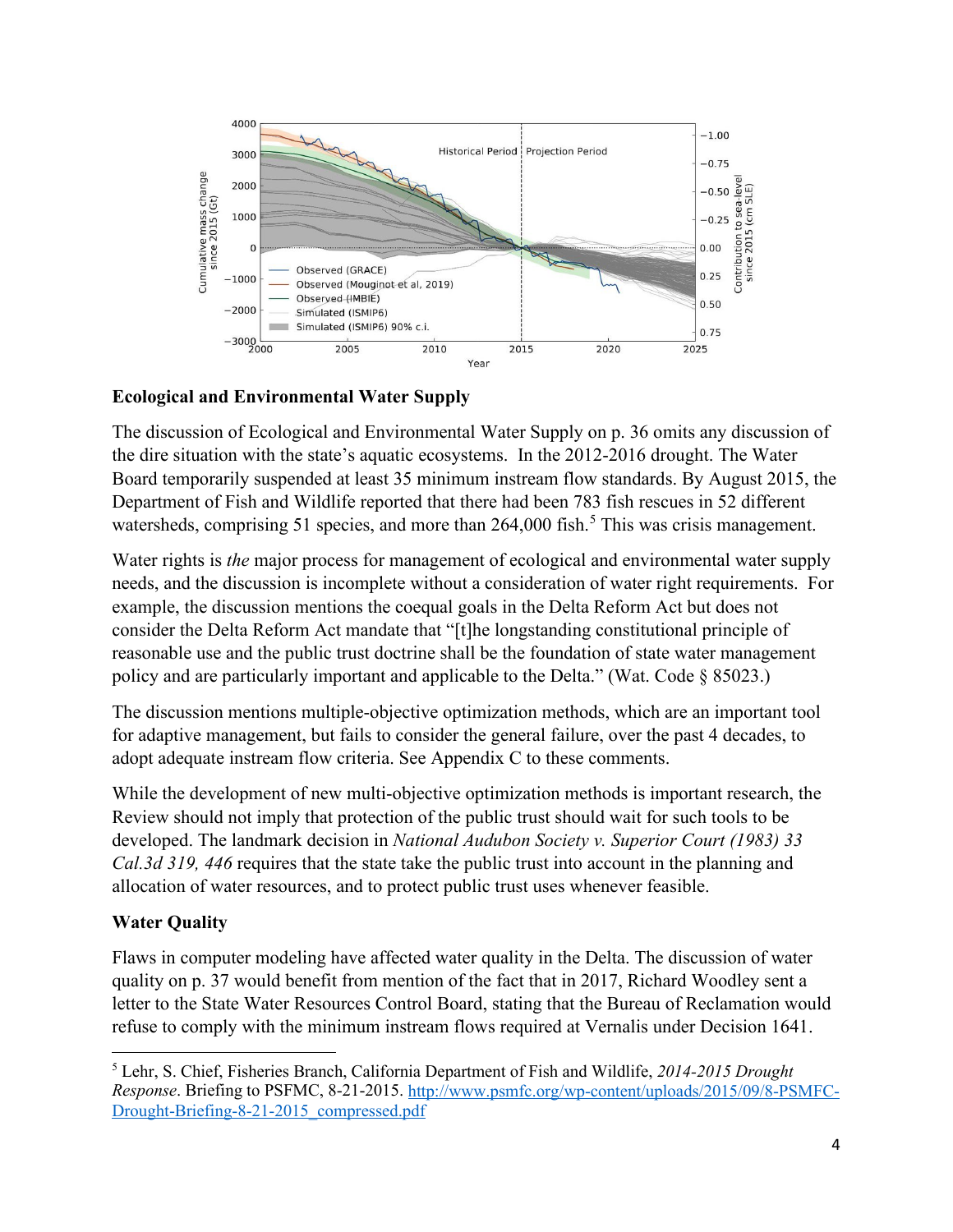The basis of Woodley's refusal was flaws in the modeling for Decision 1641. See Appendix D to these comments.

Thank you for your consideration of our comments.

Sincerely,

B. Vlannes

Barbara Vlamis, Executive Director Aqualliance (530) 895-9420 [info@aqualliance.net](https://d.docs.live.net/9218a4dccbb9e5aa/Documents/My%20drafts/info@aqualliance.net)

U munçes

Bill Jennings, Executive Director California Sportfishing Protection Alliance (209) 464-5067 (209) 938-9053 [deltakeep@me.com](mailto:deltakeep@me.com)

Carolee Frieger

Carolee Krieger, President and Executive **Director** California Water Impact Network (805) 969-0824 [caroleekrieger7@gmail.com](mailto:caroleekrieger7@gmail.com)

Deirdre Des Jardins, Director California Water Research (831) 566-6320 [ddj@cah2oresearch.com](mailto:ddj@cah2oresearch.com)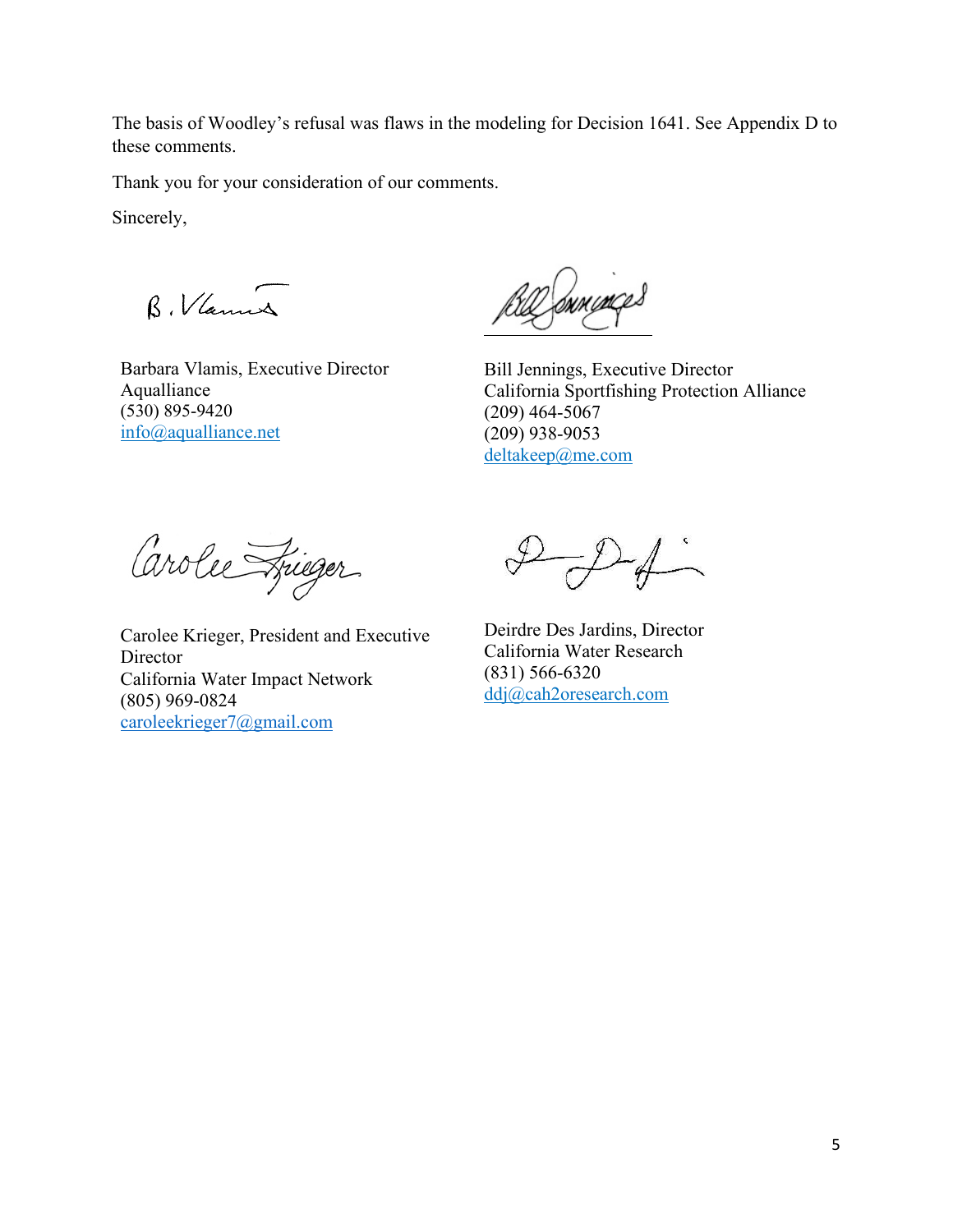### **Appendix A**

#### **The Fate of Central Valley Project Improvement Act Section 3406(b)(2) water**

Section 3406(b)(2) of the Central Valley Project Improvement Act (Pub. L. No. 102-575, tit. 34, 106 Stat. 4600 (1992) dedicated 800 TAF of CVP yield to fish, wildlife, and habitat restoration, stating:

"dedicate and manage annually 800,000 acre-feet of Central Valley Project yield for the primary purpose of implementing the fish, wildlife, and habitat restoration purposes and measures authorized by this title; to assist the State of California in its efforts to protect the waters of the San Francisco Bay/Sacramento-San Joaquin Delta Estuary; and to help meet such obligations as may be legally imposed upon the Central Valley Project under state or federal law following the date of enactment of this title, including but not limited to additional obligations under the federal Endangered Species Act."

In the 2005 report, *Finding the Water: New Water Supply Opportunities To Revive*  The San Francisco Bay-Delta Ecosystem (Finding the Water),<sup>[6](#page-5-0)</sup> the Environmental Defense Fund described how accounting changes for the water dedicated to fish and wildlife in CVPIA section 3406(b)(2) largely negated benefits of the 800 TAF federal water budget for the environment. *Finding the Water* states in part:

Though it was incorporated as a cornerstone of the CALFED Plan, the Interior Department's 1999 Decision for administering CVPIA Sections B1 and B2 jointly was in force for only two years— 2000 and 2001—after it was signed.

[...] In 1997, CVP contractors initiated litigation against the United States challenging the Interior Department's initial interpretation of Section 3406(b)(2). Various environmental groups, including Environmental Defense, and fishing groups joined the suit soon thereafter. The U.S. District Court eventually ruled on a complex series of issues involving various Department of Interior decisions over a five-year period. In January 2002, the court issued key rulings that forced Interior to revise its policies for "offset" and "reset." As a result, virtually all operational changes implemented to improve fisheries would be charged to the B2 account, even if the changes had no effect on contractors.

The ruling did not address how Interior should apply the fishery provisions in Section 3406(b)(1) which authorize the Secretary "to provide flows of suitable quality, quantity, and timing to protect all life stages of anadromous fish" as long as they "do not conflict with fulfillment of the Secretary's remaining contractual obligations to provide Central Valley Project water for other authorized purposes". In addition, the court ruled that the Interior Department had no discretion to limit how much of the B2 account could be used

<span id="page-5-0"></span><sup>6</sup> Rosekrans, S., Hayden, H. *Finding the Water: New Water Supply Opportunities to Revive the San Francisco Bay-Delta Ecosystem, Environmental Defense Fund*, 2005. Available at: https://www.edf.org/sites/default/files/4853\_FindingtheWater\_0.pdf.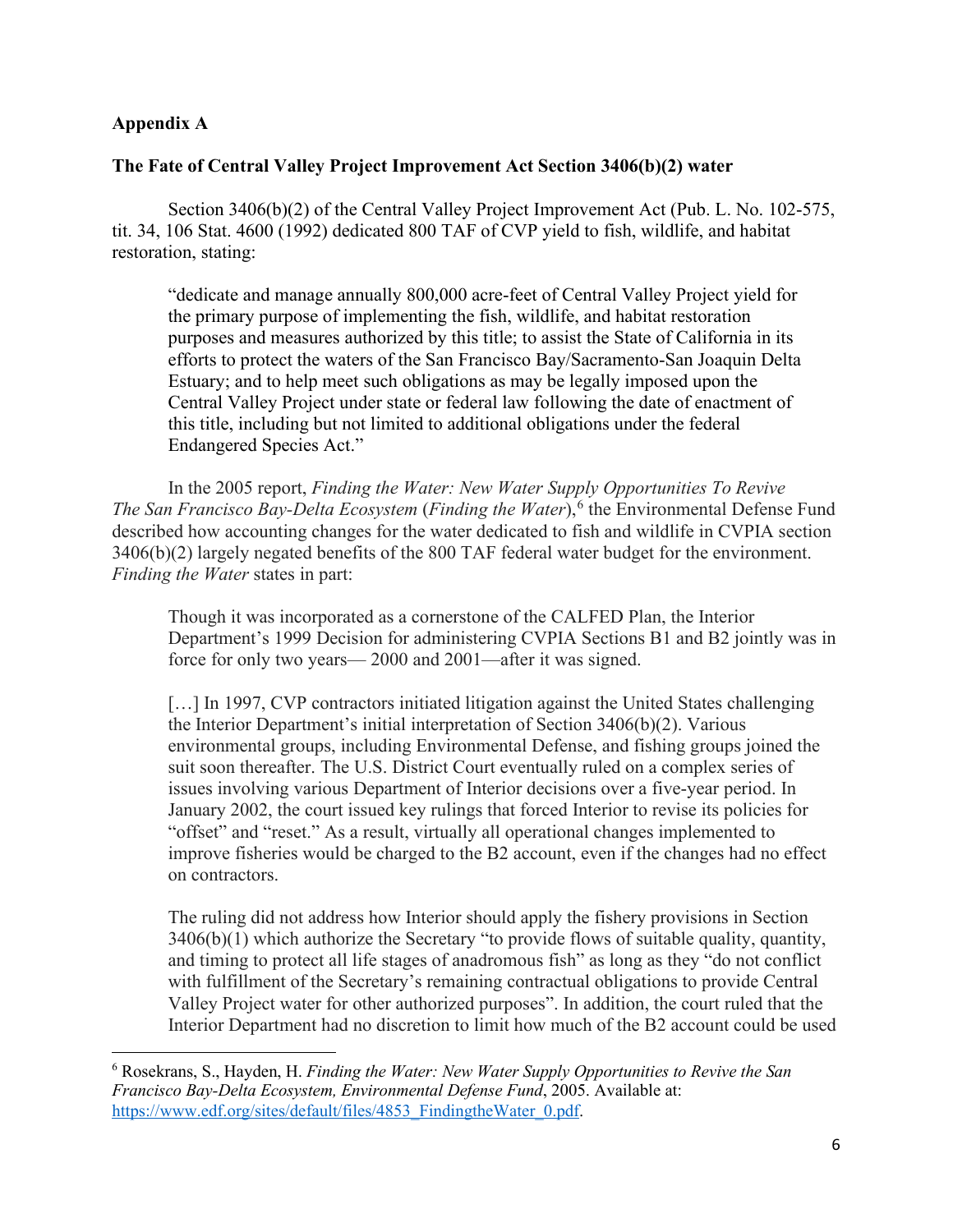in meeting its share of WQCP obligations. The effect of these rulings meant that, in many years, the entire B2 account might be applied to meet the WQCP obligations within the Delta, leaving no water to enhance spawning and outmigration of anadromous fish. (p. 10, footnotes omitted.)

An independent peer review of the CVPIA Anadromous Fish Restoration Program was conducted in 2008. It was highly critical of Reclamation's implementation of the 3406(b)(2) water budget. The report of the independent peer review was titled *Listen to the River: An Independent Review of the CVPIA*. [7](#page-6-0) The report stated that the reviewers were "flabbergasted" to learn that none of the 800 TAF of water dedicated to fish and wildlife in CVPIA section 3406(b)(2) was reaching San Francisco Bay:

When viewed in combination with the broad directive in Section  $3406(b)(1)(B)$  to "modify Central Valley Project operations to provide flows of suitable quality, quantity, and timing to protect all life stages of anadromous fish," for which the 800 kaf is one explicit tool, the panel expected to find that implementation of 3406(b)(2) had occurred in this way: The agencies identify 800 kaf of dedicated storage in the system – essentially, a water volume budget – and then consistent with an identified system-wide flow regime to improve conditions for anadromous fish, Reclamation would release this stored water in requested amounts at the call of the fish managers and then protect that amount of altered flow through the rivers, through the Delta, and into the bay. We were flabbergasted to learn this is not how the agencies implement this provision. The agencies have not identified a system-wide flow regime and set of system flow objectives. Worse, Reclamation does not dedicate and manage 800 kaf of water from headwaters storage through the Delta. Instead, Reclamation releases approximately *400*  kaf from CVP storage each year, aimed at supporting the needs of particular life stages at particular locations. These augmented amounts are then *diverted out of the system* at a later point. The 800 kaf accounting then includes approximately 400 kaf realized in pump restrictions in the Delta. This approach seems fundamentally at odds with the intent and language of the legislation.

The summary above basically describes how water has been managed by the Bureau of Reclamation under CVPIA section 3406(b)(2.) But with Reclamation's Long Term Operations adopted in December 2019, even water released from storage for supporting "particular life stages" was discretionary. Reclamation's *Final Environmental Impact Statement for Coordinated Long Term Operation of the Central Valley Project and State Water Project[8](#page-6-1)* states on p. 3-3:

<span id="page-6-0"></span><sup>7</sup> Cummins, K, Furey, J.D.: Giorgi, A., Lindley, S., Nestler, J., Shurts, J., *Listen to the River: An Independent Review of the CVPIA Fisheries Program* Prepared under contract with Circlepoint for the U.S. Bureau of Reclamation and the U.S. Fish and Wildlife Service, December 2008. Available at: [https://www.usbr.gov/mp/cvpia/docs\\_reports/indep\\_review/FisheriesReport12\\_12\\_08.pdf.](https://www.usbr.gov/mp/cvpia/docs_reports/indep_review/FisheriesReport12_12_08.pdf)

<span id="page-6-1"></span>US Bureau of Reclamation, *Final Environmental Impact Statement for Coordinated Long Term Operation of the Central Valley Project and State Water Project*, December 2019. Available at: [https://www.usbr.gov/mp/nepa/includes/documentShow.php?Doc\\_ID=41664.](https://www.usbr.gov/mp/nepa/includes/documentShow.php?Doc_ID=41664)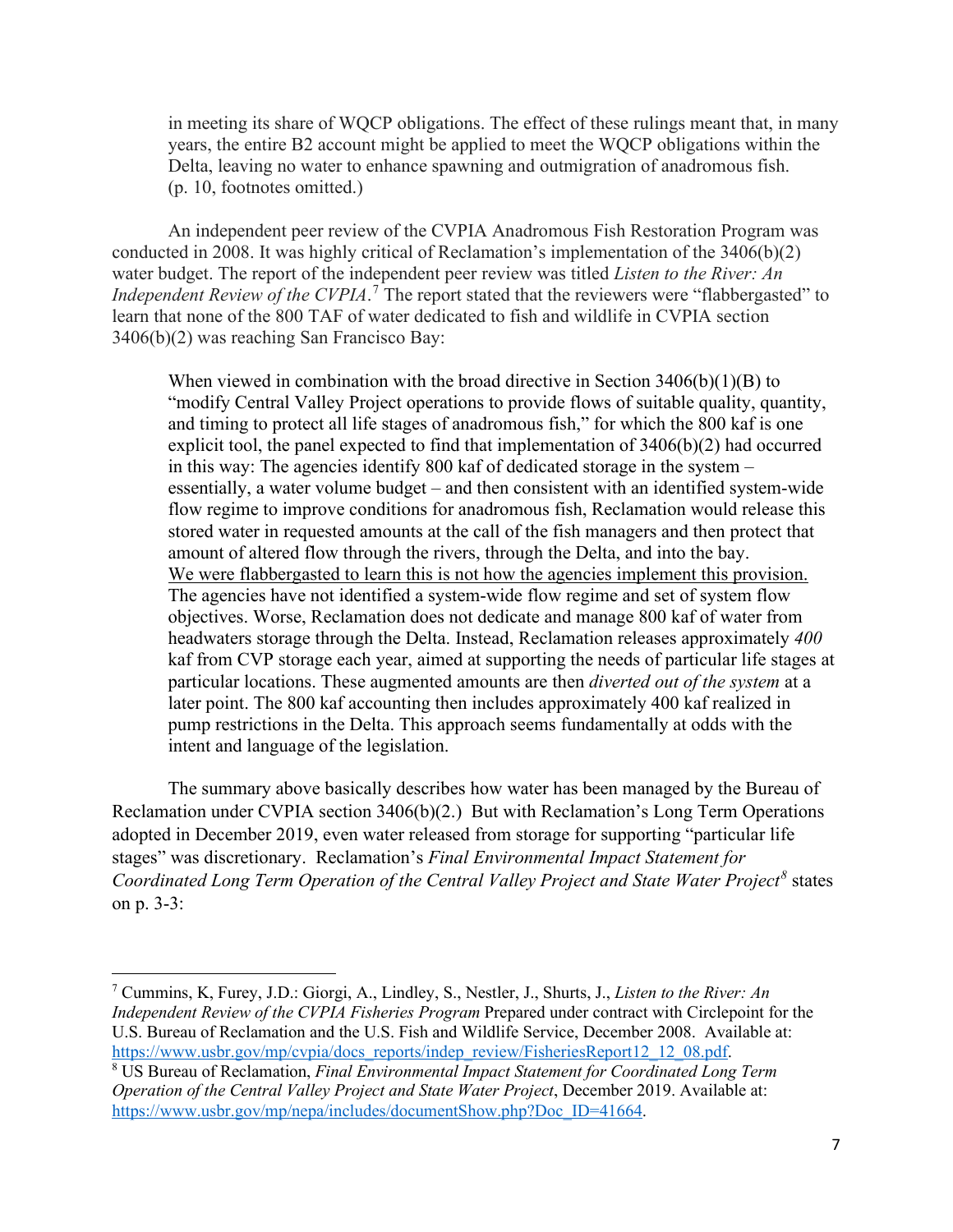Reclamation would operate in accordance with its obligations under the CVPIA. This includes exercising discretion to take actions under CVPIA 3406 (b)(2).

The Secretary of Interior may make water available for other purposes if the Secretary determines that the 800,000 AF identified in 3406(b)(2) is not needed to fulfill the purposes of Section 3406.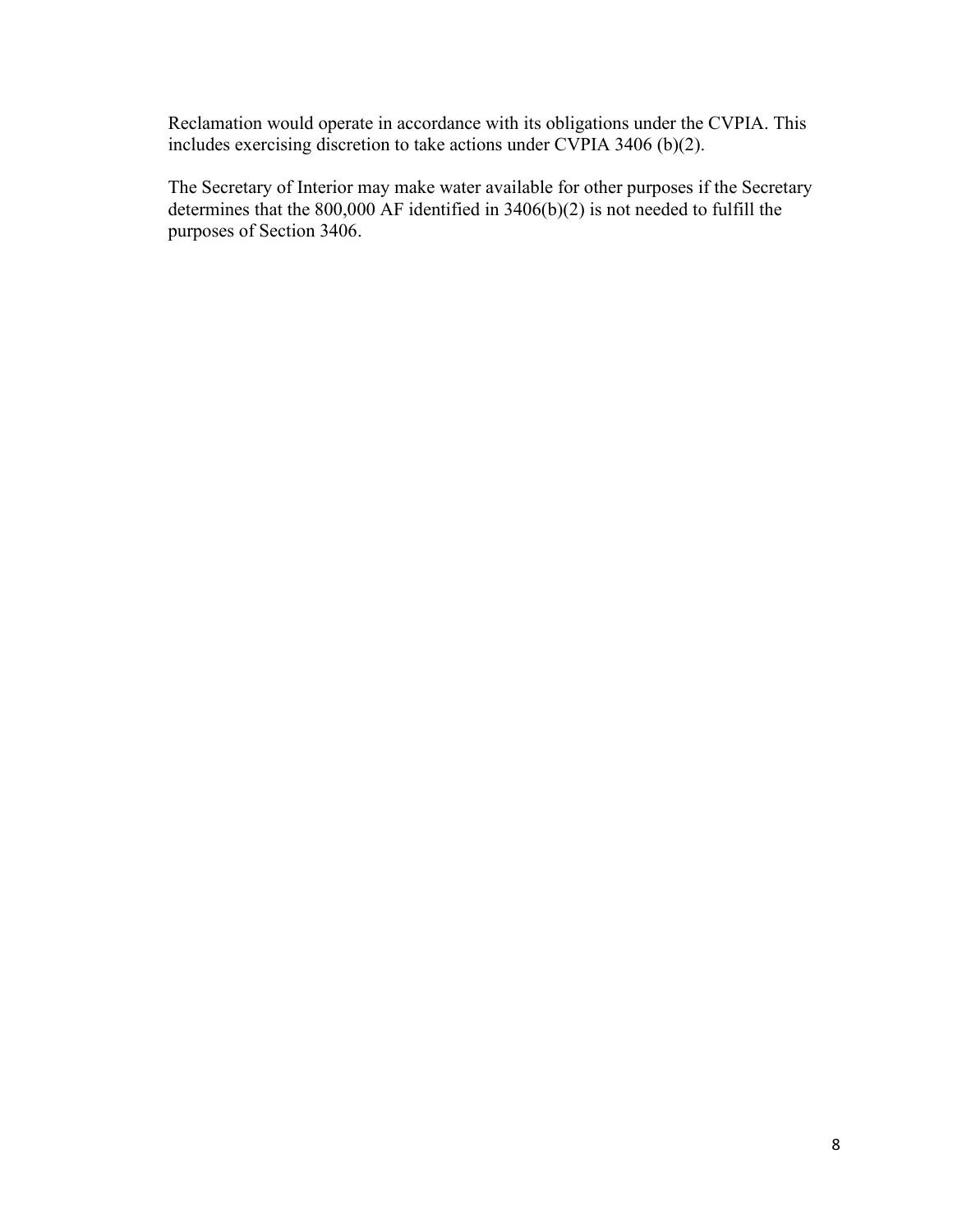## **Appendix B**

## **State Water Project Water Supply and Reliable Yield**

In 1967, the State Water Board held a hearing to consider issuing diversion permits for the State Water Project. A joint water rights investigation by the Bureau of Reclamation and the Department of Water Resources showed that there was likely not enough water in the Delta for the proposed State Water Project diversions. The Department of Water Resources produced studies showing that with an extra 900,000 af/year of water from the Dos Rios Reservoir, that there would be adequate supply. The State Water Board granted the diversion permits in the Delta based on these studies.<sup>[9](#page-8-0)</sup>

At the time the Department of Water Resources presented its yield studies to the State Water Resources Control Board in 1967, the construction of the proposed dam on the Eel River had become hugely controversial because it was going to flood 18,000 acres in Round Valley, displacing 1,050 people in the community of Covelo and 350 residents of the Round Valley Indian Reservation.<sup>10</sup> The initial North Coast study proposed two dams, one above and one below Round Valley, but this option would only have yielded 660,000 acre feet per year. The Department of Water Resources decided to go with the plan to inundate Round Valley.

Unfortunately for the Department's plans, one of the ranchers in Round Valley had powerful political connections and got Governor Reagan to intervene in 1968 to mandate the development of alternatives. In 1972, the state legislature designated the Eel River as a Wild and Scenic River, as well as portions of the Klamath, Smith, and Trinity rivers.<sup>[11](#page-8-2)</sup> The Eel and undeveloped portions of the Trinity Rivers were designated federal Wild and Scenic Rivers in 1981. In the intervening 40 years, hydrologic stiss by the Department of Water Resources have continued to show that the "dependable annual supply of [State Water] project water" is about half the contracted Table A amounts.

Estimates of the dependable yield of the State Water Project have decreased as understanding of the needs for flows to maintain fish and wildlife in the Delta have improved, and with attempts to resolve conflicts with prior permits for diversions by the Bureau of Reclamation, and with area of origin rights in the Sacramento River and Delta.

The initial study for the Feather River Project estimated that releases from Oroville Dam and diversions from the Delta would provide a dependable supply of about 2,845,000 acre feet per year.[12](#page-8-3) However, this estimate was in conflict with yield studies used bythe State Water Board

<span id="page-8-0"></span><sup>9</sup> State Water Resources Control Board, Decision 1275.

<span id="page-8-1"></span><sup>&</sup>lt;sup>10</sup> California Department of Water Resources, California Water Plan, 1970.

<span id="page-8-2"></span><sup>&</sup>lt;sup>11</sup> California Department of Water Resources, Bulletin 200, California State Water Project v 1. History, Planning, and Early Progress, p. 79.

<span id="page-8-3"></span><sup>12</sup> California State Water Resources Board, Report on Feasibility of the Feather River Project and Sacramento‐San Joaquin Delta Diversion Projects Proposed as Features of the California Water Plan, May 1951, as quoted in DWR Bulletin 200, v. 1, p. 53.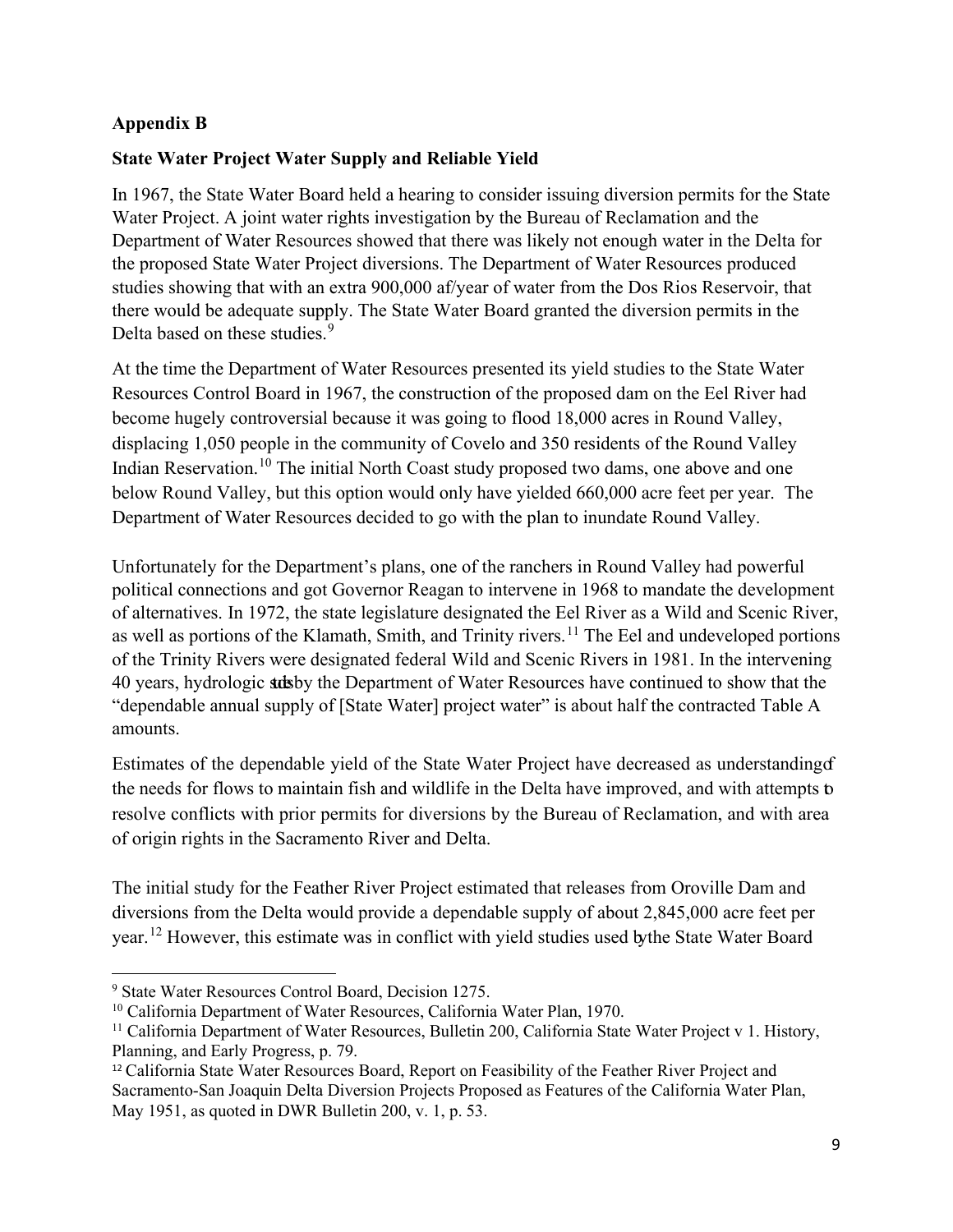in granting permits for diversions by the Bureau of Reclamation in the Sacramento River and Delta, which included the unimpaired flow of the Feather River, totaling more than 3 million acre feet per year.<sup>[13](#page-9-0)</sup>

In 1981, the Department of Water Resources estimated that the dependable annual yield of the State Water Project was 2.3 million acre feet per year, and projected to go down to 1.6 to 1.8 million acre feet per year by 2000, "as a result of increased use in areas of origin, maturity of contractual obligations of the Central Valley Project, and other prior rights."[14](#page-9-1)

The average deliveries for the State Water Project between 1990 and 2000 were in line with the 1981 projections -- about 1.86 million acre feet per year. In 1987, the Department of Water Resources estimated the state needed to acquire 250,000 to 500,000 af/year of CVP water to firm up State Water Project supplies, as well as develop the Kern Water Bank to store wet year flows and provide another 140,000 af/year towards meeting Table A allocations.<sup>[15](#page-9-2)</sup> The additional water supply was not acquired and the Kern Fan Element was transferred to the Kern Water Bank Authority.

<span id="page-9-1"></span>[http://www.swrcb.ca.gov/waterrights/board\\_decisions/adopted\\_orders/orders/1961/wro61\\_wrd990.pdf](http://www.swrcb.ca.gov/waterrights/board_decisions/adopted_orders/orders/1961/wro61_wrd990.pdf) <sup>14</sup> California Department of Water Resources, State Water Project – Status of Water Conservation

<span id="page-9-0"></span><sup>&</sup>lt;sup>13</sup> State of California, State Water Rights Board, Opinion by Board Member W. P. Rowe Concurring In Part With, And Dissenting In Part From Decision D 990, p. 58.

and Water Supply Augmentation Plans, November 1981.

<span id="page-9-2"></span><sup>&</sup>lt;sup>15</sup> California Department of Water Resources, Bulletin 160-87, California Water: Looking to the Future, p.48.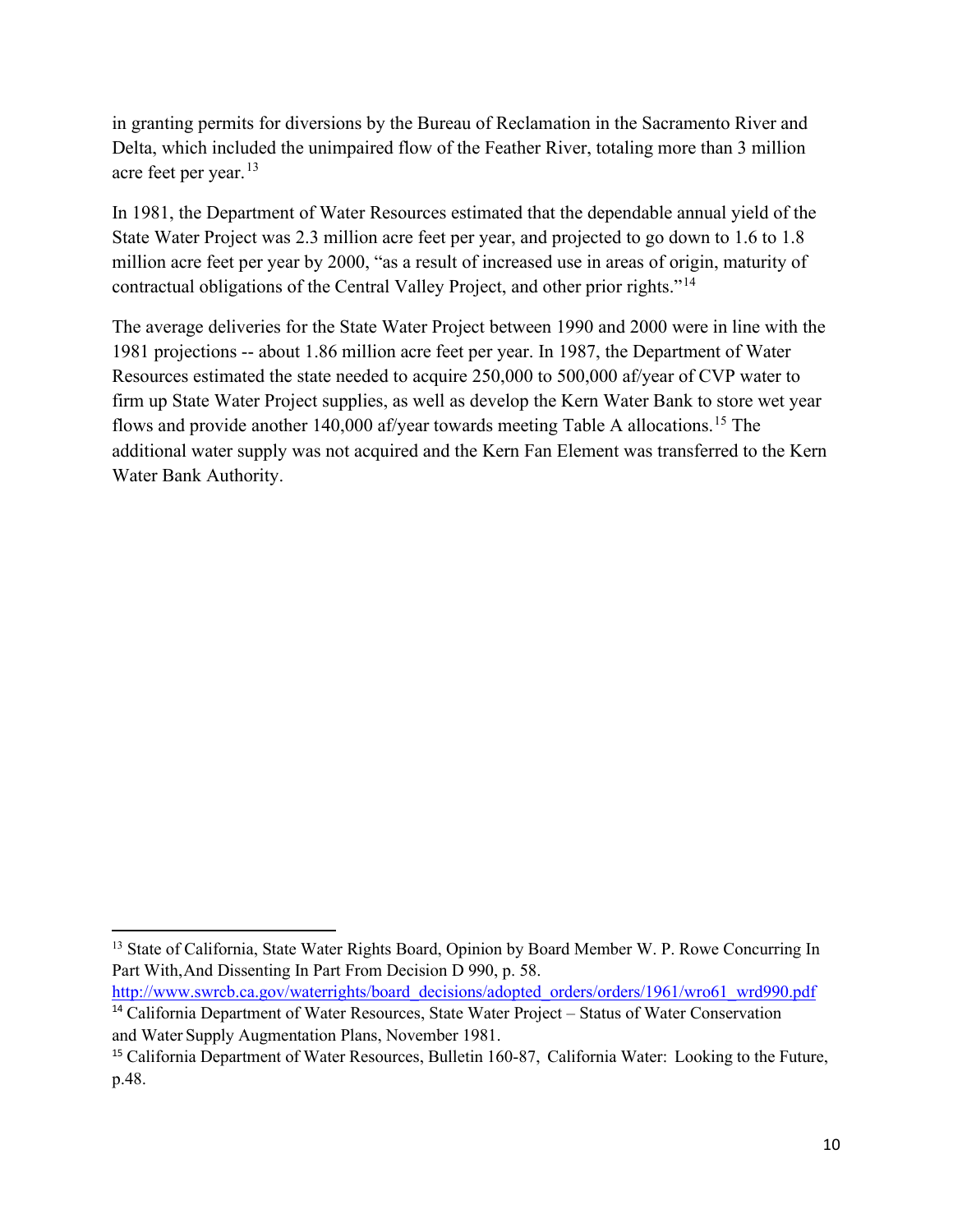## **Appendix C**

## **History of instream flow standards**

During the 1976-77 drought, Governor Brown created a Commission to Review California Water Rights Law. The blue-ribbon panel was charged with reviewing the Water Code in light of the drought and Article X, Section 2 of the California Constitution on "Reasonable Use" of water. The Commission's 1978 Final Report<sup>16</sup> recommended increased protection for instream flows and providing for better management of groundwater. The groundwater recommendations were ahead of their time and were not implemented for decades.

For instream flows, the Commission proposed "[t]hat comprehensive instream flow standards be set on a stream-by-stream basis by the State Water Resources Control Board and that the Board comply with these standards in its administrative and adjudicatory decision making; that instream flow standards be expressed in terms of certain quantities or flows of water which are required to be present at certain points along the stream at certain times of the year to protect fishery, wildlife, recreational, aesthetic, scenic and other beneficial instream uses;"

Although legislation has mandated the determination of instream flows, doing so has been delayed for decades. In 1982, the legislature passed a law requiring the Department of Fish and Wildlife to "identify and list those streams and watercourses throughout the State for which minimum flow levels needed to be established in order to assure the continued viability" of fish and stream-dependent wildlife. DFW was then required to prepare proposed "streamflow requirements" for each identified stream not later than July 1,1989 (Pub. Res. Code §§ 10001-2.) The "streamflow requirements" were required to be considered by the Water Board when acting on applications to appropriate water. (Wat. Code § 1257.5.)

But DFW did not even transmit the identification list to the Water Board until 2008. The transmittal identified 20 priority streams and was accompanied by obsolete and incomplete streamflow studies done over the previous 20 years.<sup>17</sup> DFW has since proposed only two actual "streamflow requirements" for the identified streams, for the Big Sur River and Butte Creek.<sup>[18](#page-10-2)</sup>

In 2014, Action 4 of Governor Brown's California Water Action Plan mandated that the State Water Resources Control Board and the Department of Fish and Wildlife develop "defensible, cost-effective, and time-sensitive approaches to establish instream flows using sound science and

<span id="page-10-0"></span><sup>16</sup> Governor's Commission to Review California Water Rights Law, *Final Report,* December 1978. [https://digitalcommons.law.ggu.edu/cgi/viewcontent.cgi?referer=https://www.google.com/&httpsredir=1](https://digitalcommons.law.ggu.edu/cgi/viewcontent.cgi?referer=https://www.google.com/&httpsredir=1&article=1425&context=caldocs_agencies)<br>&article=1425&context=caldocs agencies.

<span id="page-10-1"></span><sup>&</sup>lt;sup>17</sup> California Department of Fish and Wildlife, "Flow Recommendations to the State Water Resources Control Board."

[https://www.waterboards.ca.gov/waterrights/water\\_issues/programs/instream\\_recommendations/docs/dfw](https://www.waterboards.ca.gov/waterrights/water_issues/programs/instream_recommendations/docs/dfw_ifr.pdf)

<span id="page-10-2"></span> $\frac{ifr.pdf}{18}$  Department of Fish and Wildlife (CDFW) Instream Flow Recommendations: CDFW Instream Flow Program.

[https://www.waterboards.ca.gov/waterrights/water\\_issues/programs/instream\\_recommendations/index.ht](https://www.waterboards.ca.gov/waterrights/water_issues/programs/instream_recommendations/index.html) [ml.](https://www.waterboards.ca.gov/waterrights/water_issues/programs/instream_recommendations/index.html)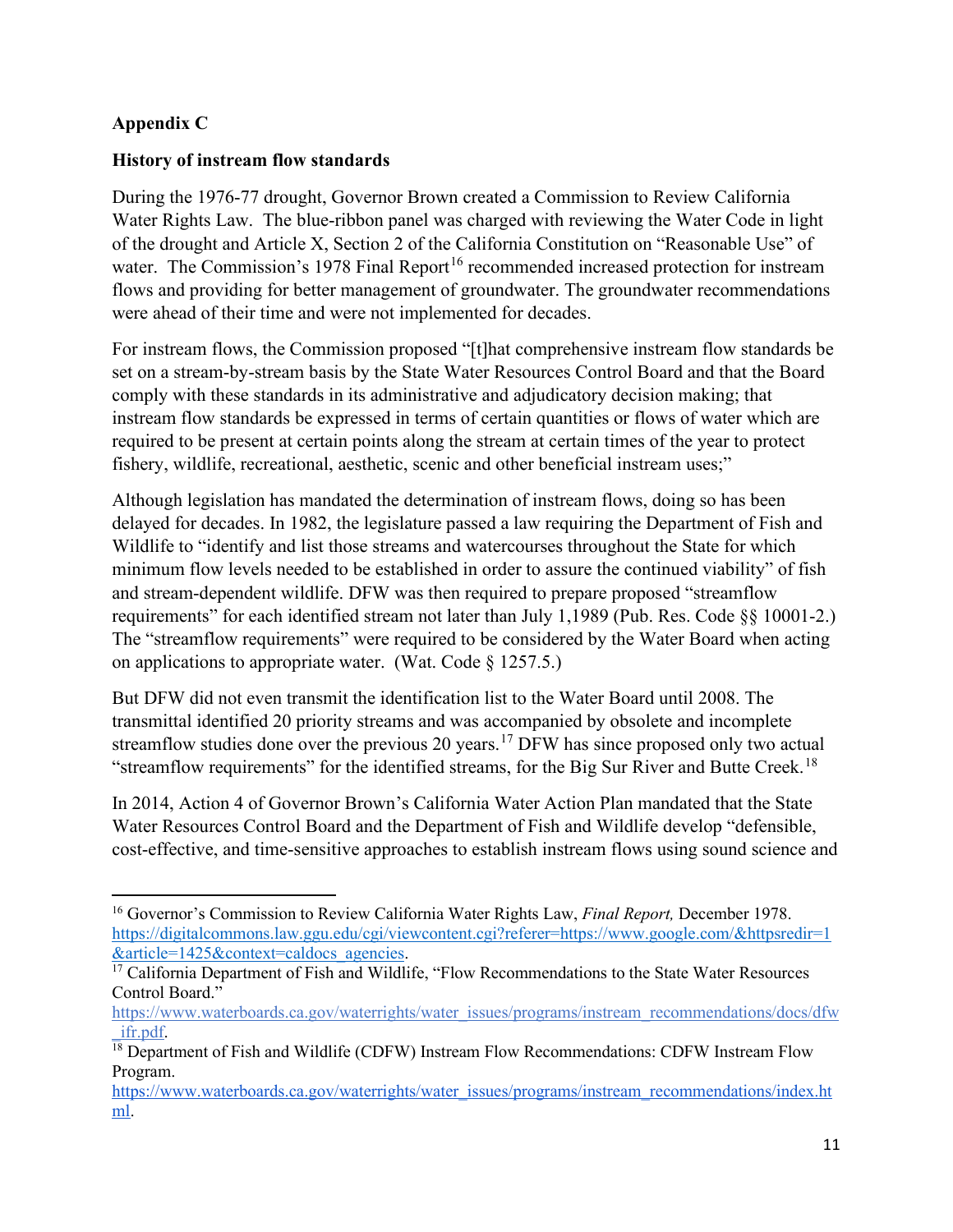a transparent public process."[19](#page-11-0)However, the action was not even begun until after the drought ended, likely due to agency resource limitations.

The chosen streams include: $20$ 

Shasta River, tributary to the Klamath River South Fork Eel River, tributary to the Eel River Mark West Creek, tributary to the Russian River Mill Creek, tributary to the Sacramento River Ventura River

'In 2010, pursuant to the 2009 Delta Reform Act (Wat. Code § 85087), the Water Board sent a report to the legislature estimating that comprehensively determining instream flows for 100 priority streams outside the Delta and its watersheds would cost \$107 million.<sup>21</sup> The Water Board has been collaboratively developing analytical tools for assessing instream flow needs that may reduce the costs.[22](#page-11-3)

<span id="page-11-1"></span>[https://www.waterboards.ca.gov/waterrights/water\\_issues/programs/instream\\_flows/cwap\\_enhancing/#he](https://www.waterboards.ca.gov/waterrights/water_issues/programs/instream_flows/cwap_enhancing/#heading) [ading.](https://www.waterboards.ca.gov/waterrights/water_issues/programs/instream_flows/cwap_enhancing/#heading)

<span id="page-11-0"></span><sup>&</sup>lt;sup>19</sup> California Water Action Plan, p. 12.

[https://www.waterboards.ca.gov/waterrights/water\\_issues/programs/instream\\_flows/cwap\\_enhancing/doc](https://www.waterboards.ca.gov/waterrights/water_issues/programs/instream_flows/cwap_enhancing/docs/cwap_final.pdf)  $\frac{s/cwap\_final.pdf}{20}$ <br><sup>20</sup> California Water Action Plan – Enhance Water Flows in Stream Systems Statewide.

<span id="page-11-2"></span><sup>&</sup>lt;sup>21</sup> State Water Resources Control Board, *Instream Flow Studies for the Protection of Public Trust Resources: A Prioritized Schedule and Estimate of Costs*, December 2010. [https://www.waterboards.ca.gov/waterrights/water\\_issues/programs/instream\\_recommendations/docs/draf](https://www.waterboards.ca.gov/waterrights/water_issues/programs/instream_recommendations/docs/draftreport110210.pdf) [treport110210.pdf](https://www.waterboards.ca.gov/waterrights/water_issues/programs/instream_recommendations/docs/draftreport110210.pdf)

<span id="page-11-3"></span><sup>&</sup>lt;sup>22</sup> California Water Quality Monitoring Council, California Environmental Flows Workgroup webpage. [https://mywaterquality.ca.gov/monitoring\\_council/environmental\\_flows\\_workgroup/index.html](https://mywaterquality.ca.gov/monitoring_council/environmental_flows_workgroup/index.html).